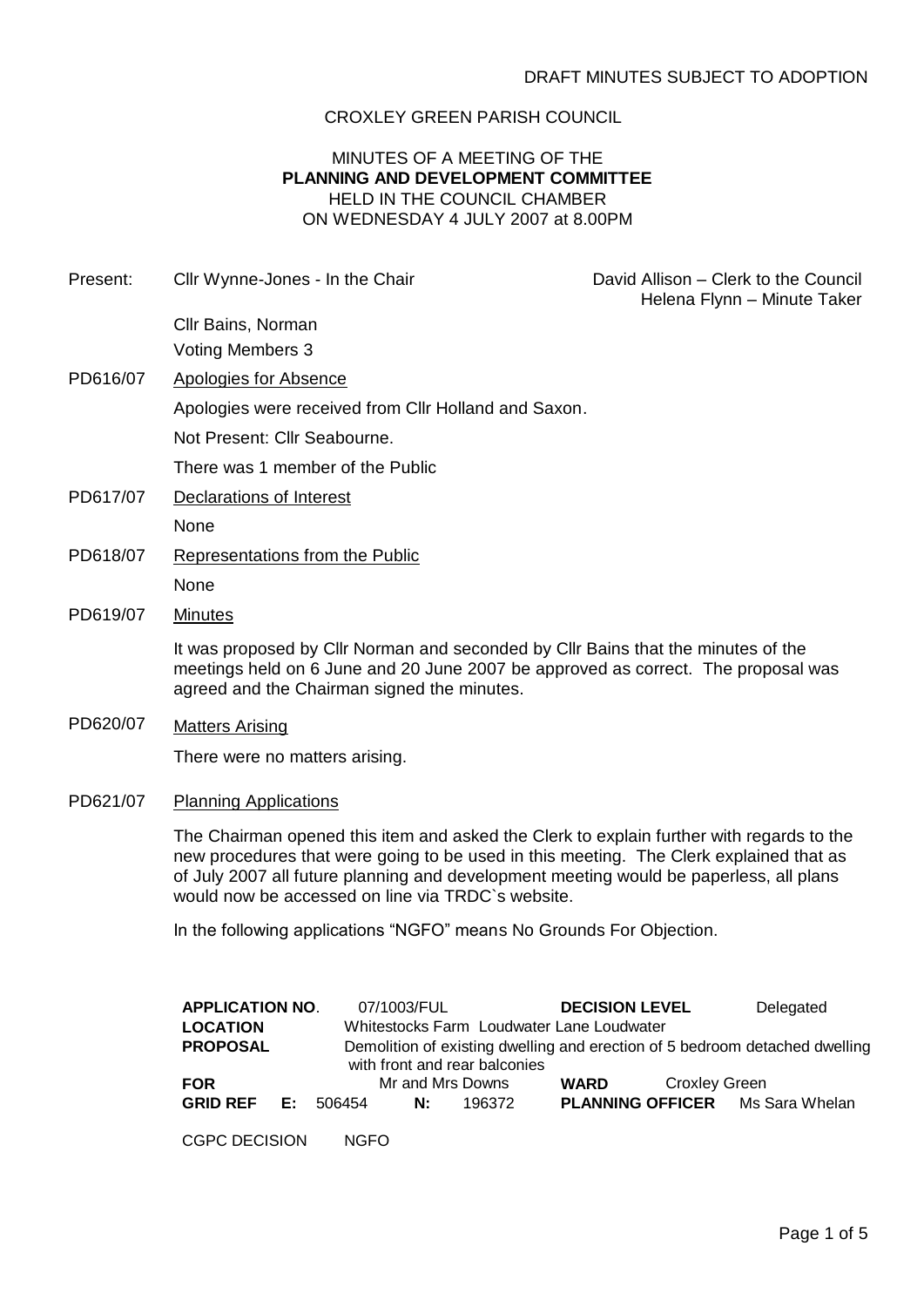**APPLICATION NO**. 07/1026/FUL **DECISION LEVEL** Delegated **LOCATION** 146 Watford Road Croxley Green Hertfordshire **PROPOSAL** Single storey rear extension **FOR** John W Evans **WARD** Croxley Green South **GRID REF E:** 507814 **N:** 195369 **PLANNING OFFICER** Ms Alison Long CGPC DECISION NGFO **APPLICATION NO**. 07/1108/CLPD **DECISION LEVEL** Delegated **LOCATION** 65 Harvey Road Croxley Green Hertfordshire **PROPOSAL** Certificate of Lawfulness Proposed Development: Loft conversion with two roof lights to front elevation, one dormer window to rear with one window, one Juilette balcony and alterations to roof from hip to gable **FOR** Mr and Mrs McCarthy **WARD** Croxley Green South **GRID REF E:** 507583 **N:** 194953 **PLANNING OFFICER** Ms Alison Long CGPC DECISION NOTED **APPLICATION NO**. 07/1133/FUL **DECISION LEVEL** Delegated **LOCATION** 37 Lewes Way Croxley Green Hertfordshire **PROPOSAL** Part first floor side extension and conservatory to rear **FOR** Mr And Mrs Hamer **WARD** Croxley Green North **GRID REF E:** 507986 **N:** 196391 **PLANNING OFFICER** Ms Claire Garner CGPC DECISION NGFO **APPLICATION NO**. 07/1140/FUL **DECISION LEVEL** Delegated **LOCATION** 30 Beechcroft Avenue Croxley Green Hertfordshire **PROPOSAL** Two storey front / side infill extension **FOR** Craig Hands **WARD** Croxley Green South **GRID REF E:** 508168 **N:** 195502 **PLANNING OFFICER** Ms Claire Lewington CGPC DECISION NGFO **APPLICATION NO**. 07/1147/FUL **DECISION LEVEL** Delegated **LOCATION** 262 Baldwins Lane Croxley Green Hertfordshire **PROPOSAL** Conversion of garage into habitable room **FOR** Mr And Mrs Warren **WARD** Croxley Green North **GRID REF E:** 507443 **N:** 196160 **PLANNING OFFICER** Ms Claire Lewington CGPC DECISION NGFO **APPLICATION NO**. 07/1149/FUL **DECISION LEVEL** Delegated **LOCATION** 9 Warwick Way Croxley Green Hertfordshire **PROPOSAL** Single storey side and rear extension, loft conversion with alterations to roof and two velux windows to front elevation and one dormer to rear elevation and one window to side elevation **FOR** James Burke **WARD** Croxley Green North **GRID REF E:** 508291 **N:** 196177 **PLANNING OFFICER** Ms Alison Long CGPC DECISION NGFO **APPLICATION NO**. 07/1169/FUL **DECISION LEVEL** Delegated **LOCATION** 160 Links Way Croxley Green Hertfordshire **PROPOSAL** Demolition of existing conservatory and erection of single storey rear extension **FOR** Mr K Power **WARD** Croxley Green North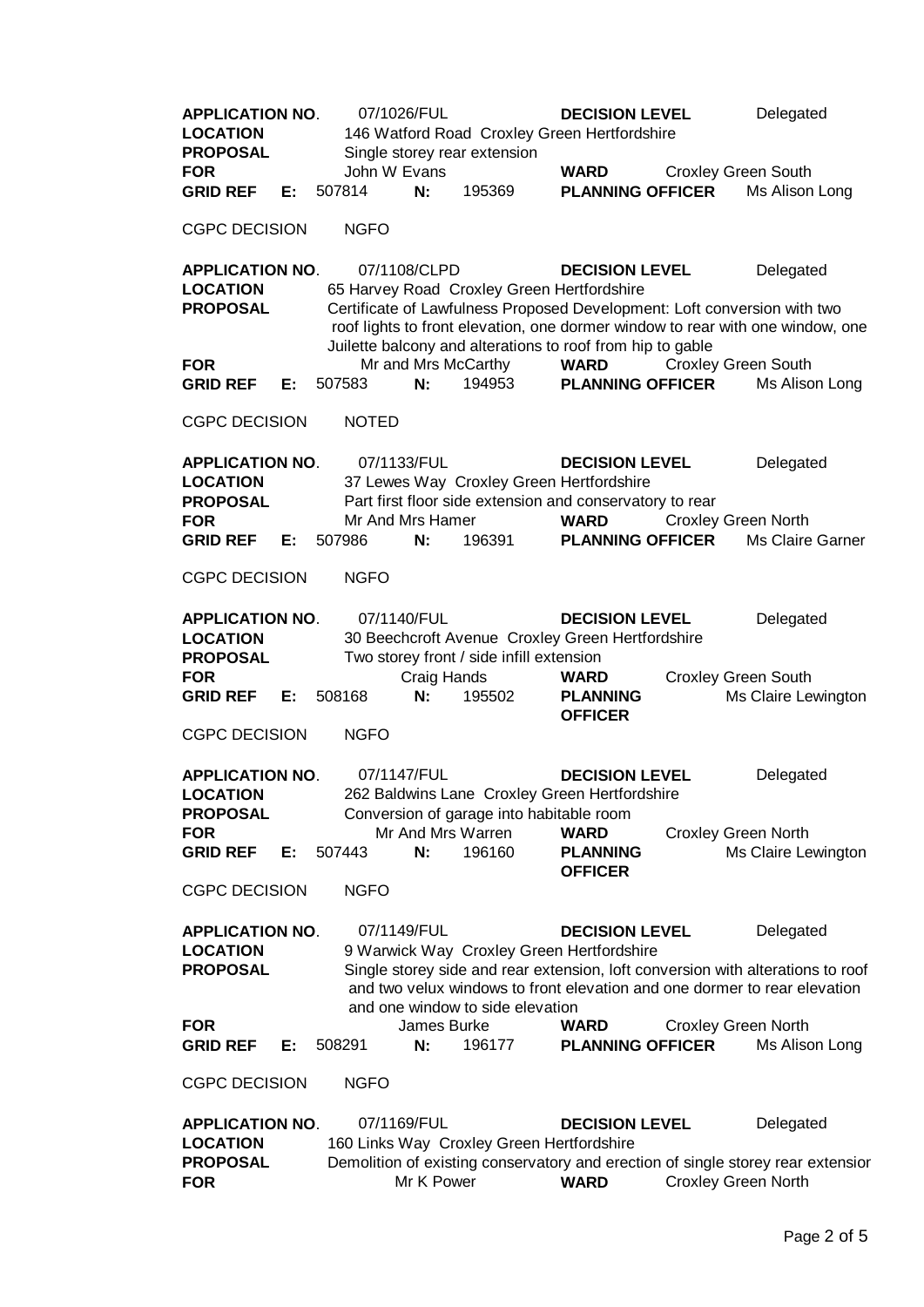**GRID REF E:** 508294 **N:** 196674 **PLANNING OFFICER** Ms Alison Long CGPC DECISION NGFO **APPLICATION NO**. 07/1187/CLPD **DECISION LEVEL** Delegated **LOCATION** 13 Yorke Road Croxley Green Hertfordshire **PROPOSAL** Loft conversion with dormer window and Juliette balcony to rear elevation and roofligjt to front elevation **FOR** Mrs V Handley **WARD** Croxley Green **GRID REF E:** 507168 **N:** 195449 **PLANNING OFFICER** Mr Peter Walker CGPC DECISION NOTED **APPLICATION NO**. 07/1188/FUL **DECISION LEVEL** Delegated **LOCATION** 92 Windmill Drive Croxley Green Hertfordshire **PROPOSAL** Two storey side and first floor side extension, and single storey front and side extension **FOR** Mr P and Mrs R Button **WARD** Croxley Green **GRID REF E:** 506675 **N:** 195227 **PLANNING OFFICER** Mr Peter Walker CGPC DECISION NGFO **APPLICATION NO**. 07/1200/FUL **DECISION LEVEL** Delegated **LOCATION** 35 Frankland Road Croxley Green Hertfordshire **PROPOSAL** Two storey side and rear extension and internal alterations **FOR** Mr and Mrs M Kamine **WARD** Croxley Green South **GRID REF E:** 507905 **N:** 195241 **PLANNING OFFICER** Ms Claire Garner CGPC DECISION NGFO **APPLICATION NO**. 07/1213/CLPD **DECISION LEVEL** LOCATION 11 Yorke Road Croxley Green Hertfordshire **PROPOSAL** Certificate of Lawfulness Proposed Development: Single storey side and rear extension **FOR** Mr and Mrs Rhodes **WARD** Croxley Green **GRID REF E: N: PLANNING OFFICER** CGPC DECISION NOTED PD622/07 Recent Decisions by Three Rivers District Council **APPLICATION NO**. 07/0769/FUL **DECISION LEVEL** Delegated **LOCATION** 1 Cavendish Court Mayfare Croxley Green **PROPOSAL** New boundary wall to side and rear of property and installation of window to north side elevation of two storey side extension **FOR** Mr and Mrs M Robins **WARD** Croxley Green South **GRID REF E:** 508725 **N:** 195859 **PLANNING OFFICER** Ms Claire Lewington CGPC DECISION NOTED but it is considered the use of the property wall as part of the new boundary wall distracts on the visual appearance of street scene. TRDC DECISION APPROVED **APPLICATION NO.** 07/0891/FUL 07/0891/FUL Delegated **LOCATION** 23 Dover Way Croxley Green Hertfordshire **PROPOSAL** Two storey front and first floor front extension **FOR** Ms Thomson Croxley Green South **GRID REF E:** 508343 **N:** 196414 **PLANNING OFFICER** Ms Claire Garner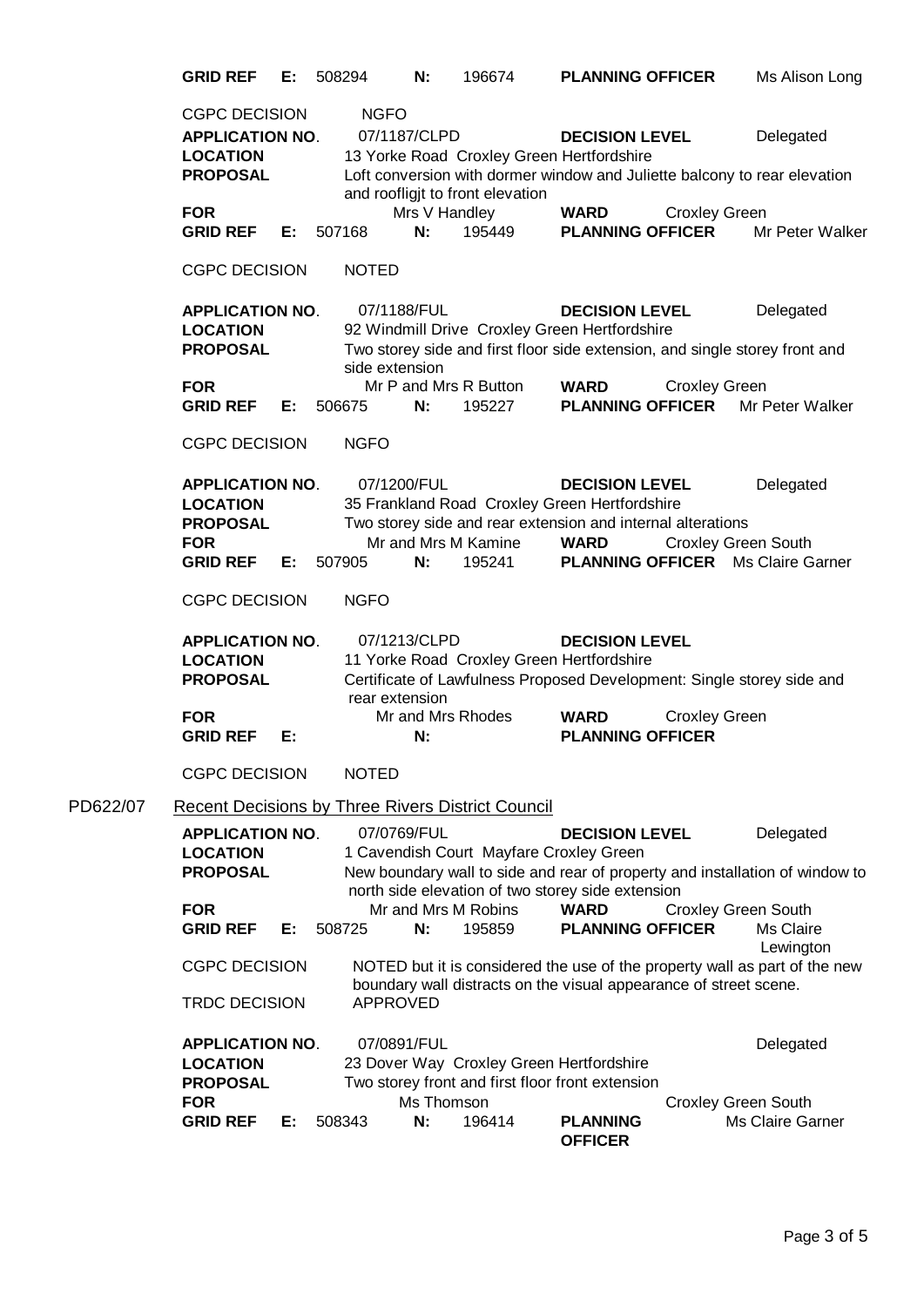| <b>CGPC DECISION</b>                                                                          |    | OBJECT:<br>1. Appears to have already been extended and that the proposed extension<br>may exceed the max, permissible.<br>2. The front extension would, by reason of its elevation result in prominent<br>and incongruous form of development, detracting from the character and<br>appearance of the street scene.<br><b>APPROVED</b> |                                      |                                         |                                                                                                                                                                                              |                      |                                                                                                                                                                                                     |  |  |
|-----------------------------------------------------------------------------------------------|----|-----------------------------------------------------------------------------------------------------------------------------------------------------------------------------------------------------------------------------------------------------------------------------------------------------------------------------------------|--------------------------------------|-----------------------------------------|----------------------------------------------------------------------------------------------------------------------------------------------------------------------------------------------|----------------------|-----------------------------------------------------------------------------------------------------------------------------------------------------------------------------------------------------|--|--|
| <b>TRDC DECISION</b><br><b>APPLICATION NO.</b><br><b>LOCATION</b><br><b>PROPOSAL</b>          |    |                                                                                                                                                                                                                                                                                                                                         | 07/0831/CLPD                         |                                         | Delegated<br>27 Dickinson Avenue Croxley Green Hertfordshire<br>Certificate of Lawfulness Proposed Development: Single storey rear<br>extension with pitched roof and two velux roof windows |                      |                                                                                                                                                                                                     |  |  |
| <b>FOR</b><br><b>GRID REF</b>                                                                 | Е: | 507327                                                                                                                                                                                                                                                                                                                                  | N:                                   | Mr and Mrs Purchase<br>195446           | <b>PLANNING</b><br><b>OFFICER</b>                                                                                                                                                            | <b>Croxley Green</b> | Ms Claire Lewington                                                                                                                                                                                 |  |  |
| <b>CGPC DECISION</b><br><b>TRDC DECISION</b>                                                  |    | <b>APPROVED</b>                                                                                                                                                                                                                                                                                                                         |                                      |                                         |                                                                                                                                                                                              |                      |                                                                                                                                                                                                     |  |  |
| <b>APPLICATION NO.</b><br><b>LOCATION</b><br><b>PROPOSAL</b><br><b>FOR</b>                    |    |                                                                                                                                                                                                                                                                                                                                         | 07/0847/FUL<br>and roof alterations  | Mr and Mrs R Adair                      | 26 Canterbury Way Croxley Green Hertfordshire                                                                                                                                                |                      | Delegated<br>First floor side extension and loft conversion with two rooflights to front<br>elevation, One window to side elevation and dormer to rear roof elevation<br><b>Croxley Green North</b> |  |  |
| <b>GRID REF</b>                                                                               | E: |                                                                                                                                                                                                                                                                                                                                         | N:                                   |                                         | <b>PLANNING OFFICER</b>                                                                                                                                                                      |                      | Ms Sarah Hunter                                                                                                                                                                                     |  |  |
| <b>CGPC DECISION</b><br><b>TRDC DECISION</b>                                                  |    | APPROVED                                                                                                                                                                                                                                                                                                                                |                                      |                                         |                                                                                                                                                                                              |                      |                                                                                                                                                                                                     |  |  |
| <b>APPLICATION NO.</b><br><b>LOCATION</b><br><b>PROPOSAL</b>                                  |    | existing garage                                                                                                                                                                                                                                                                                                                         | 07/0850/FUL                          | 50 New Road Croxley Green Hertfordshire | <b>DECISION LEVEL</b>                                                                                                                                                                        |                      | Delegated<br>Demolish existing outbuilding and erection of detached workshop building at                                                                                                            |  |  |
| <b>FOR</b><br><b>GRID REF</b>                                                                 | E: | 507243                                                                                                                                                                                                                                                                                                                                  | L Hamperl<br>N:                      | 195518                                  | <b>WARD</b><br><b>PLANNING OFFICER</b>                                                                                                                                                       | <b>Croxley Green</b> | Alice Eggeling                                                                                                                                                                                      |  |  |
| <b>CGPC DECISION</b><br><b>TRDC DECISION</b>                                                  |    | <b>NGFO</b><br><b>APPROVED</b>                                                                                                                                                                                                                                                                                                          |                                      |                                         |                                                                                                                                                                                              |                      |                                                                                                                                                                                                     |  |  |
| <b>APPLICATION NO.</b><br><b>LOCATION</b><br><b>PROPOSAL</b><br><b>FOR</b><br><b>GRID REF</b> | E: | 507072                                                                                                                                                                                                                                                                                                                                  | 07/0854/FUL<br>Mr Colin Hewett<br>N: | 195665                                  | <b>DECISION LEVEL</b><br>Croxley Green Tennis Club The Green Croxley Green<br><b>WARD</b><br><b>PLANNING OFFICER</b>                                                                         | <b>Croxley Green</b> | Delegated<br>Installation of floodlights to, two tennis courts to match existing floodlights<br>Alice Eggeling                                                                                      |  |  |
| <b>CGPC DECISION</b><br><b>TRDC DECISION</b>                                                  |    | <b>APPROVED</b>                                                                                                                                                                                                                                                                                                                         |                                      |                                         |                                                                                                                                                                                              |                      |                                                                                                                                                                                                     |  |  |
| <b>APPLICATION NO.</b><br><b>LOCATION</b><br><b>PROPOSAL</b><br><b>FOR</b>                    |    |                                                                                                                                                                                                                                                                                                                                         | 07/0855/FUL<br>Mrs L H Tanzer        |                                         | <b>DECISION LEVEL</b><br>127 Malvern Way Croxley Green Hertfordshire<br>Single storey side extension and front canopy<br><b>WARD</b>                                                         | <b>Croxley Green</b> | Delegated                                                                                                                                                                                           |  |  |
| <b>GRID REF</b>                                                                               | Е: | 507733                                                                                                                                                                                                                                                                                                                                  | N:                                   | 195824                                  | <b>PLANNING</b><br><b>OFFICER</b>                                                                                                                                                            |                      | Ms Claire Lewington                                                                                                                                                                                 |  |  |
| <b>CGPC DECISION</b>                                                                          |    | <b>NGFO</b>                                                                                                                                                                                                                                                                                                                             |                                      |                                         |                                                                                                                                                                                              |                      |                                                                                                                                                                                                     |  |  |
| <b>TRDC DECISION</b>                                                                          |    | <b>APPROVED</b>                                                                                                                                                                                                                                                                                                                         |                                      |                                         |                                                                                                                                                                                              |                      |                                                                                                                                                                                                     |  |  |
| <b>APPLICATION NO.</b><br><b>LOCATION</b>                                                     |    |                                                                                                                                                                                                                                                                                                                                         | 07/0900/FUL                          |                                         | <b>DECISION LEVEL</b><br>24 Norwich Way Croxley Green Hertfordshire                                                                                                                          |                      | Delegated                                                                                                                                                                                           |  |  |